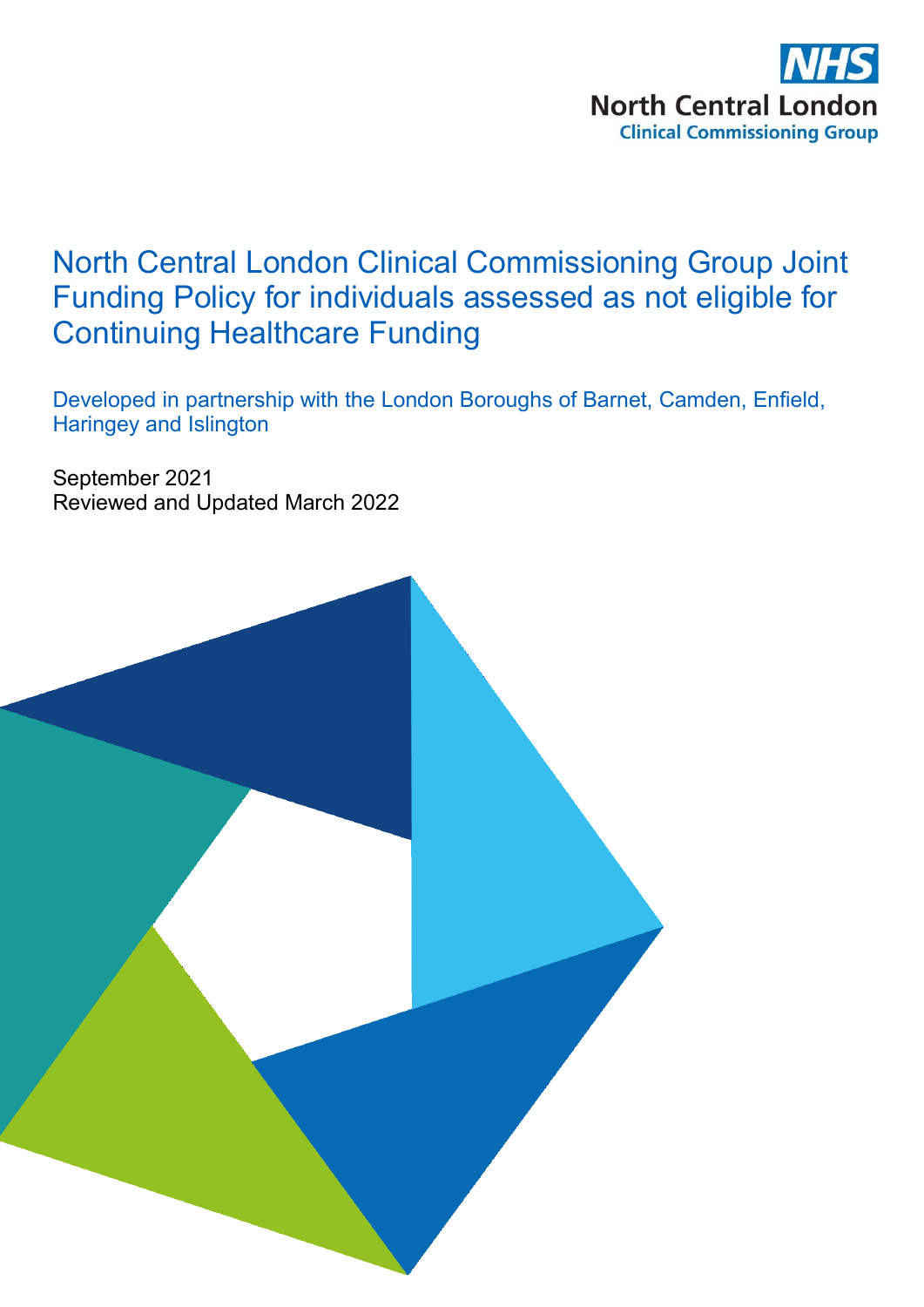| DOCUMENT TRAIL AND VERSION CONTROL SHEET |                                                                                                                                                                                                                                                                                 |  |  |  |  |
|------------------------------------------|---------------------------------------------------------------------------------------------------------------------------------------------------------------------------------------------------------------------------------------------------------------------------------|--|--|--|--|
| <b>Heading</b>                           | <b>NCL CCG Joint funding policy</b>                                                                                                                                                                                                                                             |  |  |  |  |
| <b>Project Sponsor</b>                   | Joint sponsor ship between<br>Director of Complex Individualised<br>Commissioning<br><b>Director of Continuing Healthcare</b>                                                                                                                                                   |  |  |  |  |
| <b>Applies to</b>                        | All CCG members, staff, self-employed<br>consultants, contractors, officers and office<br>holders, Governing Body (including committee)<br>members.                                                                                                                             |  |  |  |  |
| <b>Purpose of document</b>               | The purpose of this document is to define the<br>process around the consideration of Joint<br>Funding following a CHC not eligible decision<br>for individuals over the age of 18                                                                                               |  |  |  |  |
| <b>Groups consulted</b>                  | The following teams / groups were consulted in<br>the development of the policy:<br><b>Continuing Healthcare Service</b><br><b>Complex Individualised Commissioning</b><br>Team<br><b>Local Authority Senior Managers</b><br>$\bullet$<br><b>Local Counter Fraud Specialist</b> |  |  |  |  |
| Date of document                         | September 2021                                                                                                                                                                                                                                                                  |  |  |  |  |
| <b>Review Date</b>                       | January 2022                                                                                                                                                                                                                                                                    |  |  |  |  |
| <b>Author</b>                            | <b>Kim Hine</b>                                                                                                                                                                                                                                                                 |  |  |  |  |
| <b>Approved by</b>                       | Strategy and Commissioning sub group                                                                                                                                                                                                                                            |  |  |  |  |
| Date approved                            | 9 <sup>th</sup> September 2021                                                                                                                                                                                                                                                  |  |  |  |  |
| <b>Effective from</b>                    | 30th September 2021                                                                                                                                                                                                                                                             |  |  |  |  |
| <b>Status</b>                            | Final                                                                                                                                                                                                                                                                           |  |  |  |  |
| <b>Version</b>                           | Final                                                                                                                                                                                                                                                                           |  |  |  |  |
| <b>Reviewed and updated</b>              | March 2022                                                                                                                                                                                                                                                                      |  |  |  |  |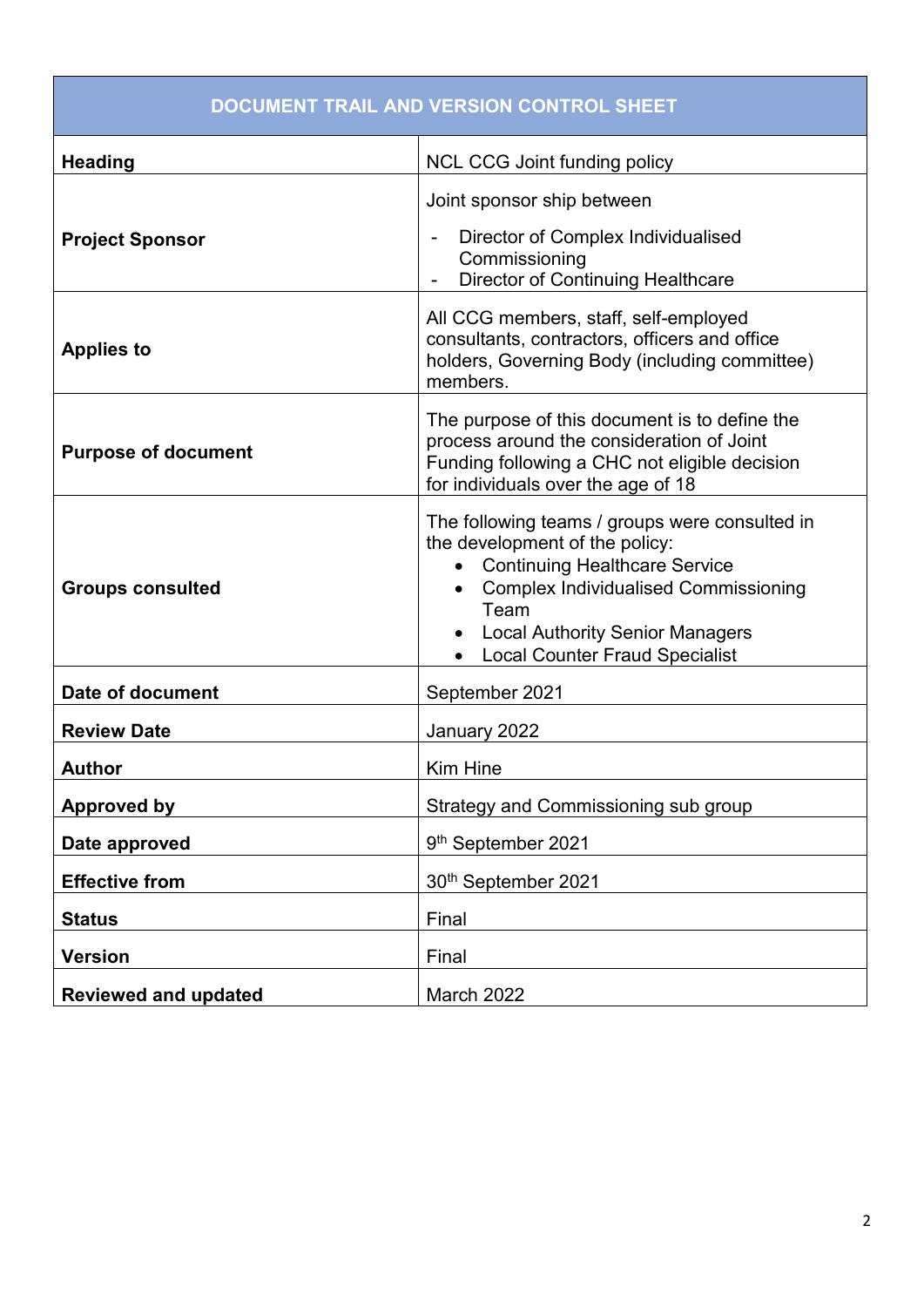# **Contents**

| No. | <b>Section</b>                | Page no.       |
|-----|-------------------------------|----------------|
| 1.  | Introduction                  | $\overline{4}$ |
| 2.  | Background                    | $\overline{4}$ |
| 3.  | Key documents and legislation | 5              |
| 4.  | Scope                         | 5              |
| 5.  | Principles                    | 5              |
| 6.  | Criteria                      | $\overline{7}$ |
| 7.  | Process                       | $\overline{7}$ |
| 8.  | <b>Disputes</b>               | 8              |
|     | Appendix                      | 10             |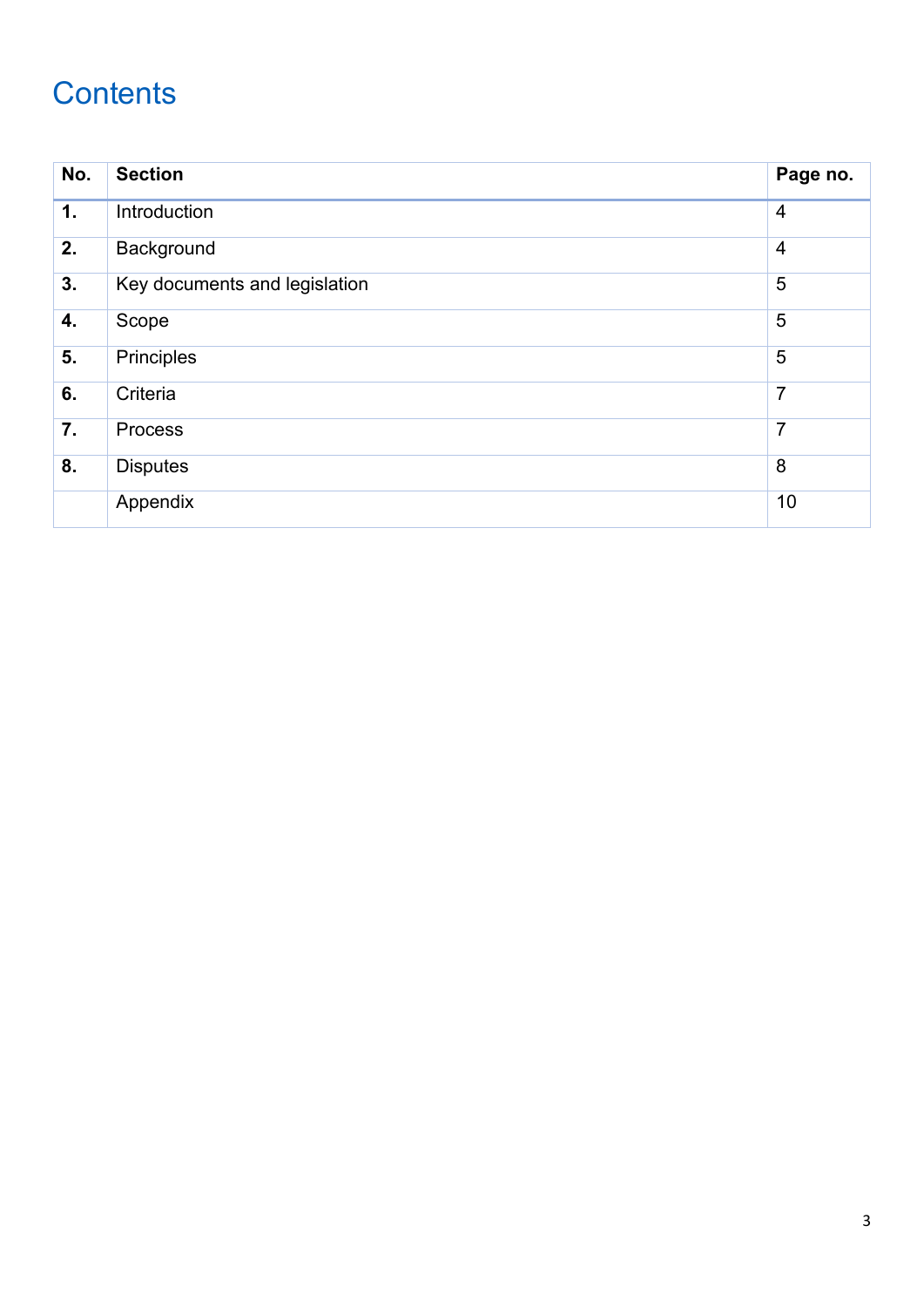## 1. Introduction

- 1.1 The National Framework for NHS Continuing Healthcare (CHC) & Funded Nursing Care (FNC) October 2018 (Revised) states "If a person is not eligible for NHS Continuing Healthcare, they may potentially receive a joint package of health and social care. This is where an individual's care or support package is funded by both the NHS and the local authority."
- 1.2 Joint funding may apply where specific identified needs are beyond the powers of the local authority to meet i.e. the specific needs are not of a nature that a local authority could be expected to meet, or are not incidental or ancillary to care needs that the Local Authority would provide under sections 18-20 of the Care Act 2014.
- 1.3 The Framework indicates that joint funding can be provided in any setting. Examples can include:
	- $\geq$  an individual in their own home with a package of support comprising both health and social care elements
	- $\triangleright$  an individual in a care home (with nursing) who has nursing or other health needs, that are beyond the scope of the FNC contribution
	- $\triangleright$  an individual in a care home (without nursing) who has some specific health needs requiring skilled intervention or support, that cannot be met by community nursing services and are beyond the power of the local authority to meet.

## 2. Background

- 2.1 North Central London Clinical Commissioning Group (NCL CCG) was formally established in April 2020, bringing together five north London boroughs – Barnet, Camden, Enfield, Haringey and Islington. NCL CCG is a clinically-led and member-driven CCG with the 201 GP practices across Barnet, Camden, Enfield, Haringey and Islington making up our membership.
- 2.2 Prior to the Joint Funding Policy, each borough based CHC team within NCL CCG had a different approach to joint funding of care packages with their respective Local Authority. This policy intends to deliver parity and integration across NCL CCG, ensuring consistency and equality of care provision which is underpinned by standardised policies and operational processes.
- 2.3 This policy and the processes within, also ensures compliance with the CHC Framework and provide a clear line of sight on all CCG financial and contractual arrangements thereby supporting NCL CCG commissioning and quality monitoring or service provision.
- 2.4 By end of 2022, NCL CCG will transition to become an Integrated Care System with the five local authorities however, this policy will continue to be utilised until further notice, subject to the usual review processes.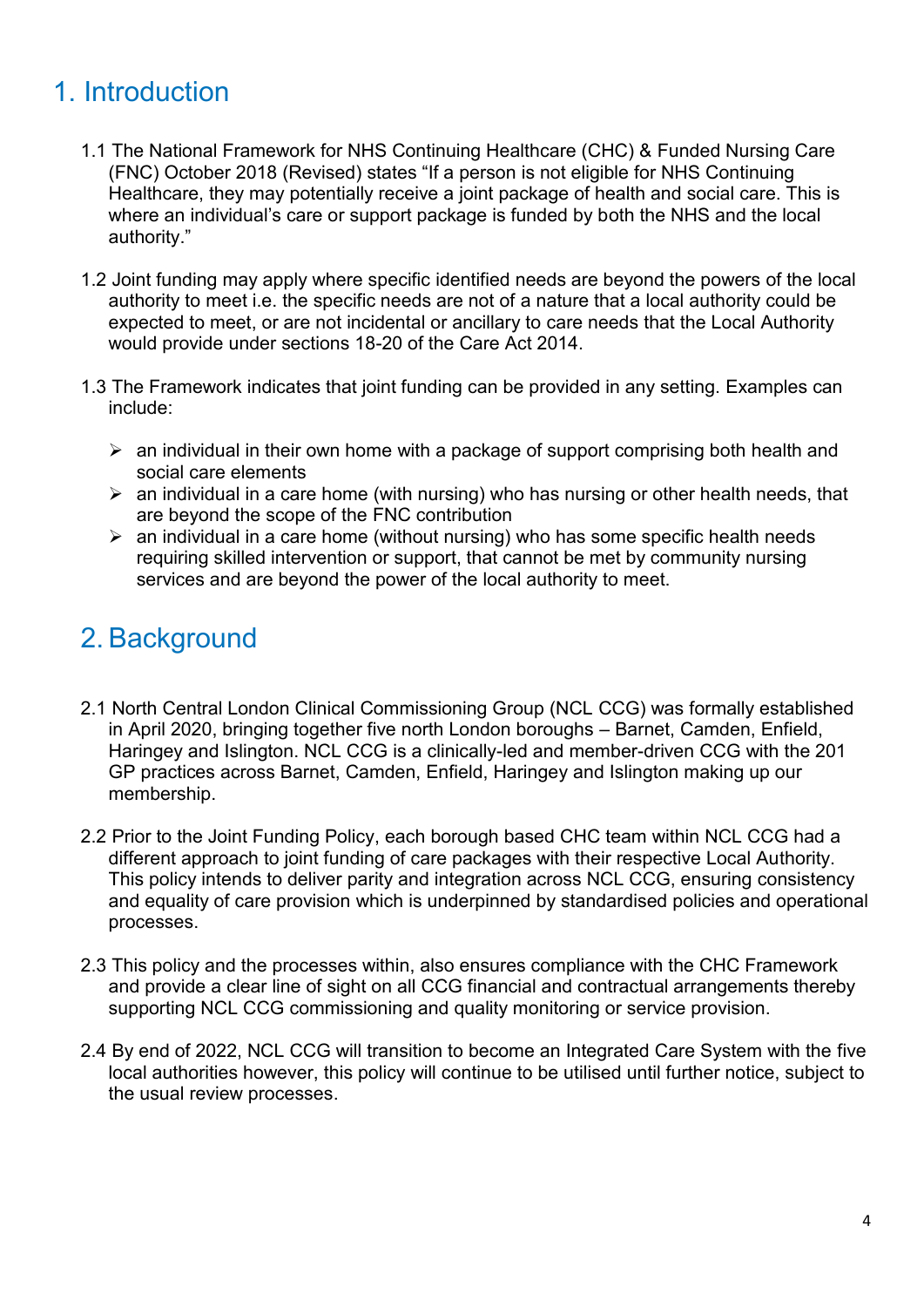### 3. Key documents and legislation

- ▶ National Framework for Continuing Healthcare and Funded Nursing Care October 2018 (revised) - [https://www.gov.uk/government/publications/national-framework-for-nhs](https://www.gov.uk/government/publications/national-framework-for-nhs-continuing-healthcare-and-nhs-funded-nursing-care)[continuing-healthcare-and-nhs-funded-nursing-care](https://www.gov.uk/government/publications/national-framework-for-nhs-continuing-healthcare-and-nhs-funded-nursing-care) - referred to as "The Framework" throughout the document
- Care Act 2014 <https://www.legislation.gov.uk/ukpga/2014/23/contents/enacted>

### 4. Scope

- 4.1 The NCL CCG Joint Funding Policy only applies to those patients, over 18 (or during the transition assessment process) where no alternative funding stream is identified i.e. s117, s75 or s256 budgets, discharge to assess (D2A) or FNC.
- 4.2 The policy applies to those individuals who have been assessed as not eligible for CHC.
- 4.3 Joint funding can only be considered for care provision over and above other NCL CCG currently commissioned services or pooled budgets.
- 4.4 Patients must have had a CHC assessment, completion of a Decision Support tool (DST) and the multidisciplinary team (MDT) recommendation ratified as not eligible for CHC either by NCL CCG or via the eligibility panel process before joint funding can be considered.
- 4.5 The Framework is clear that neither the LA nor CCG should "unilaterally withdraw from an existing funding arrangement" without consulting each other or the individual and therefore funding for a specific care provision will continue to be funded by the current statutory authority whilst a decision for joint funding is made.
- 4.6 This policy should not be applied if urgent care provision is required and completion of a CHC assessment would be inappropriate at the time due to unstable needs. In this scenario commissioning and funding should be agreed jointly between NCL CCG and respective Local Authority until a CHC assessment can be completed.

#### 5. Principles

- 5.1 The CHC Framework states that "apart from NHS-funded Nursing Care, additional health services may also be delivered by existing NHS services or funded by the NHS, if these are identified and agreed as part of an assessment and care plan" These services can include:
	- $\triangleright$  primary healthcare
	- $\triangleright$  assessments by clinicians appropriate to the individuals needs
	- $\triangleright$  rehabilitation / reablement (where this forms part of an overall package of NHS care, as distinct from intermediate care)
	- $\triangleright$  respite healthcare
	- $\triangleright$  community health services
	- $\triangleright$  specialist support for healthcare needs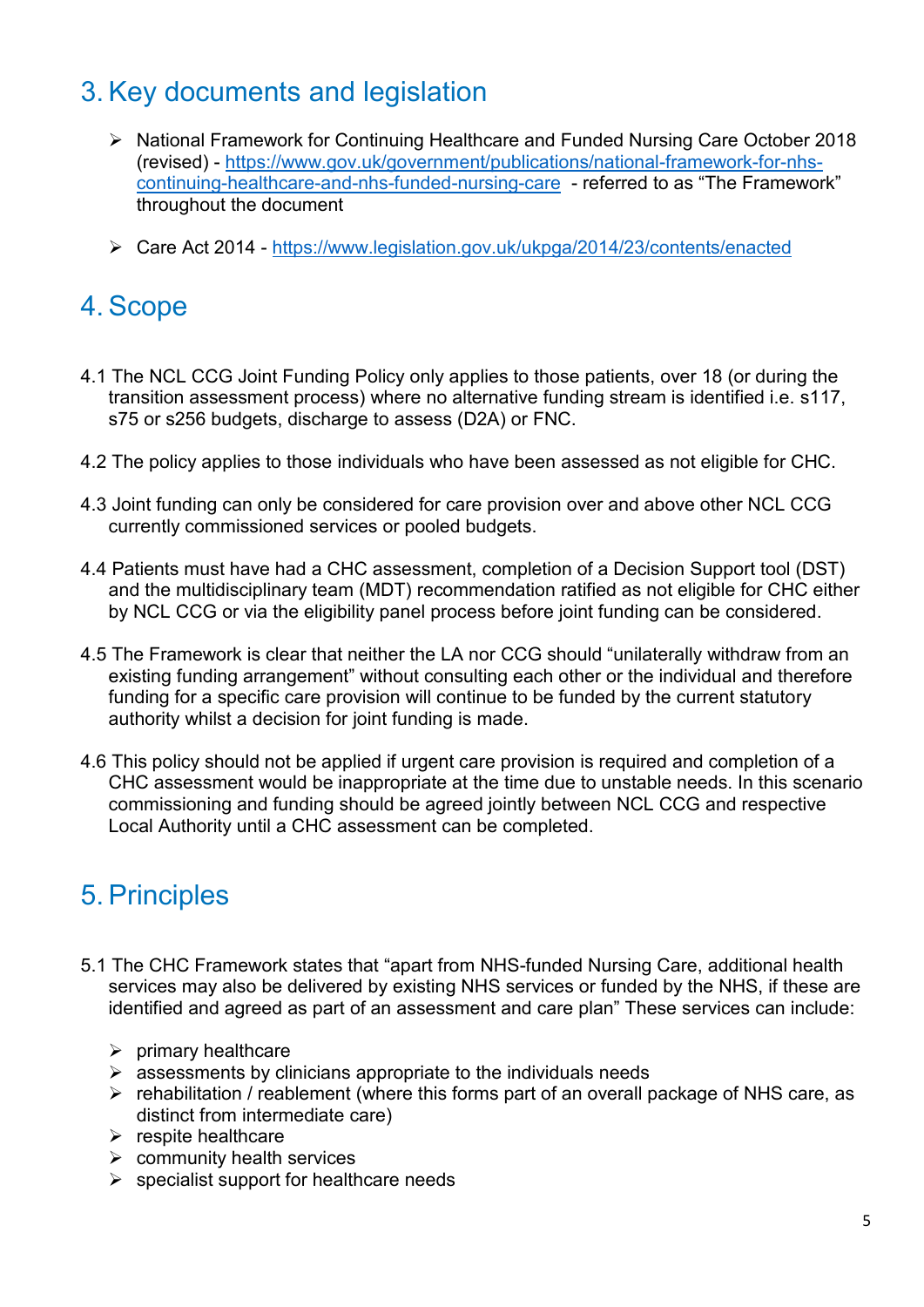- $\triangleright$  palliative care / end of life healthcare
- 5.2 All individuals who are considered for a joint package of care under this policy must have been assessed and a DST completed with the assessment having been ratified as per NCL CCG processes.
- 5.3 The outcome of the assessment must be that the individual does not have an identified primary healthcare need and is therefore not eligible for CHC. If an individual has been assessed as being eligible for FNC and is resident in a Care Home with nursing, joint funding can still be considered if the identified health need is additional to that which would be covered by FNC provision. However, the reason for this joint funding will need to be clearly evidenced and agreed that it is above and beyond services covered by FNC.
- 5.4 The multidisciplinary team, following the completion of the CHC assessment and subsequent recommendation may identify an area of need that may be considered as requiring health funding however, this should not be reflected on the DST and is separate from the CHC assessment process
- 5.5 A request for joint funding can only be submitted by the Local Authority, (using joint funding request form – see appendix 1) to the borough CHC Service, following the receipt of the outcome of the CHC assessment. Local Authority practioners requesting joint funding should describe the specific needs identified through the Care Act and CHC assessments that are beyond the powers of the local authority to meet on its own under the requirements of the Care Act (see also section 5)
- 5.6 It is essential that all joint funded care packages are subject to scheduled reviews between health and social care with Social Care maintaining the care co-ordination role. These reviews need to be in a timely fashion, at least 2 weeks prior to the end of the agreed healthcare component of the care provision, to allow the request for an extension or alternative arrangements to be made, as required. NCL CCG will be accountable and responsible for the health funded element of the jointly funded package of care only. No care provision will be withdrawn without a review and discussion between CHC and LA representatives. However, the borough teams will need to work collaboratively to support timely reviews being completed.
- 5.7 If an individual is self-funding the social element of their care then NCL CCG will be responsible and accountable for the health funded element of care only. NCL CCG will conduct regular reviews of the health funded care provision. This will be at least 2 weeks prior to the end of the agreed healthcare component of the care provision, to allow the request for an extension or alternative arrangements to be made, as required. They will refer to the appropriate authority if needs outside the scope of the health funded element of care require addressing.
- 5.8 NCL CCG will not fund any additional care needs which are provided by the CCG's mainstream contracts e.g. district nursing, Allied Health Professional (AHP) where the needs can or are being met by core NHS services.
- 5.9 NCL CCG is responsible for care planning, brokerage and commissioning all services for the health funded element part of any joint care package only. However, clinicians may also support the Local Authority by recommending appropriate care packages based on the assessment and care plans.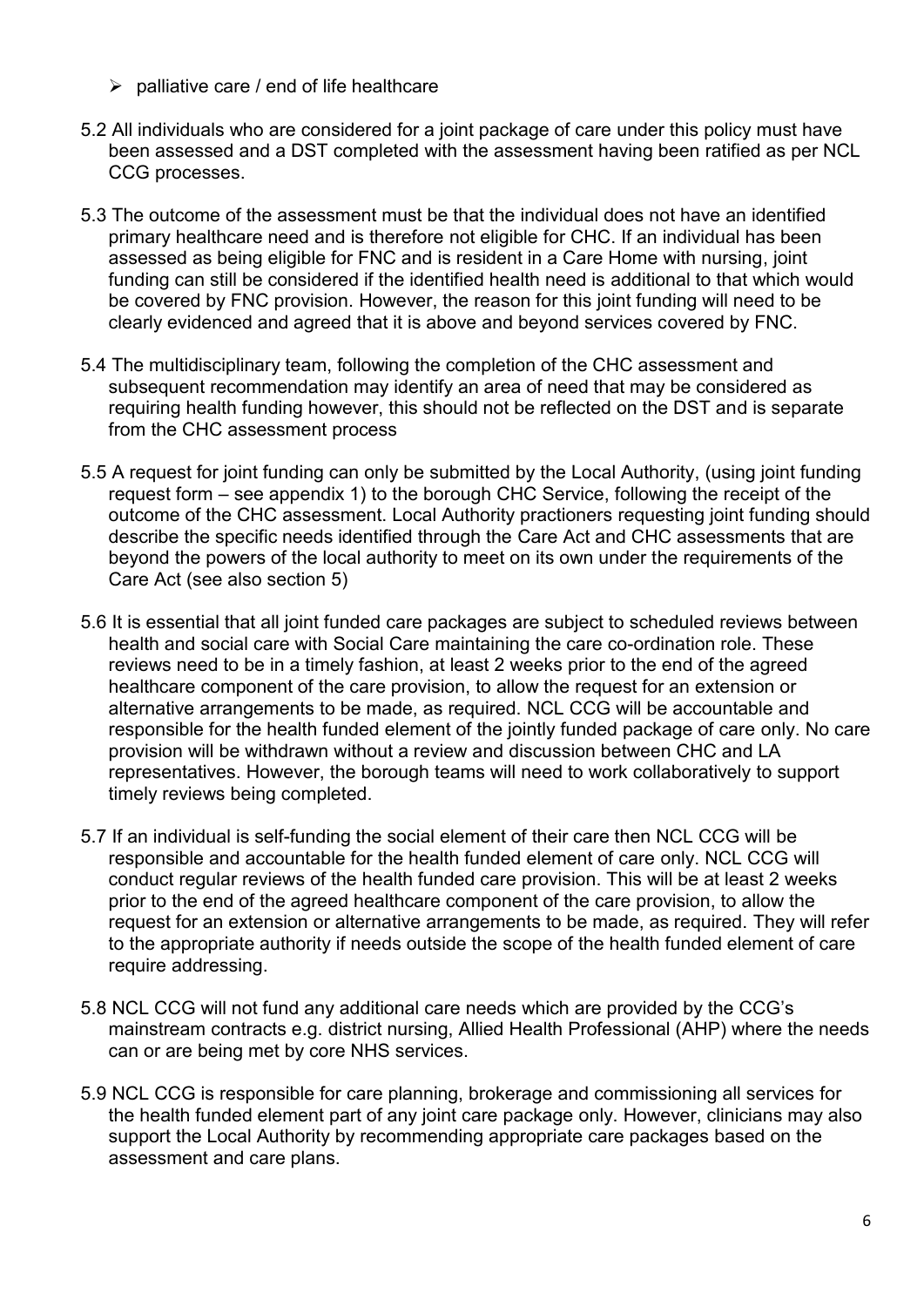### 6. Criteria

- 6.1 There is no set criteria for what can be considered for the health element of a joint funded package of care however it must be identified that the requested care provision is:
	- $\triangleright$  beyond the powers of the Local Authority to meet
	- $\triangleright$  outside of NCL CCG current contracted services

## 7. Process

- 7.1 Prior to consideration for a jointly funded package of care an individual must have undergone a full CHC assessment with the MDT recommendation ratified that they are not eligible for CHC. Once the outcome has been received the Local Authority can make a request to the appropriate CHC service for health funding for a specific care need that they have assessed as being not of the nature that a Local Authority can lawfully provide.
- 7.2 The request will be submitted by Local Authority utilising the Joint Funding Request form (see appendix 1). This will then be considered and discussed with the CHC Head of Service or Clinical Lead. If the CHC clinician is in agreement that there is a specific health need that requires health funding and is outside of current NCL CCG contracted services part 2 of the Joint Funding Request form and the CHC Request and Authorisation form (see appendix 2) will need to be completed and submitted via the current request processes (see appendix 3 for CIC Commissioning Pathway)
- 7.3 If the CHC clinician is not in agreement with the request then they will inform the Local Authority in writing and the disputes process can be considered (see section 6.)
- 7.4 The health funded element of care package will, in all but exceptional circumstances, be brokered and authorised by Complex Individualised Commissioning team.
- 7.5 An Individual Placement Agreement will be sent to the provider by Complex Individualised Commissioning, which will be time limited according to the individuals care needs. If care requires any extension beyond this date a new form authorisation form will be required to support the renewal of the Agreement. Although no care will be withdrawn without a review and discussion between CHC and LA representatives any extension that has not be authorised may lead to a delay in payment of subsequent invoices.
- 7.6 Once approval has been received a CHC clinician will be nominated to case manage the individual and a review date set as appropriate and in line with the request.
- 7.7 The individual's case will remain open on Care Track and recorded as "joint funding" under funder types on the clients details page
- 7.8 In all but exceptional circumstances where it is considered detrimental to required service provision, the contracting, invoicing and payment for the health element of the jointly funded package of care will be through NCL CCG processes.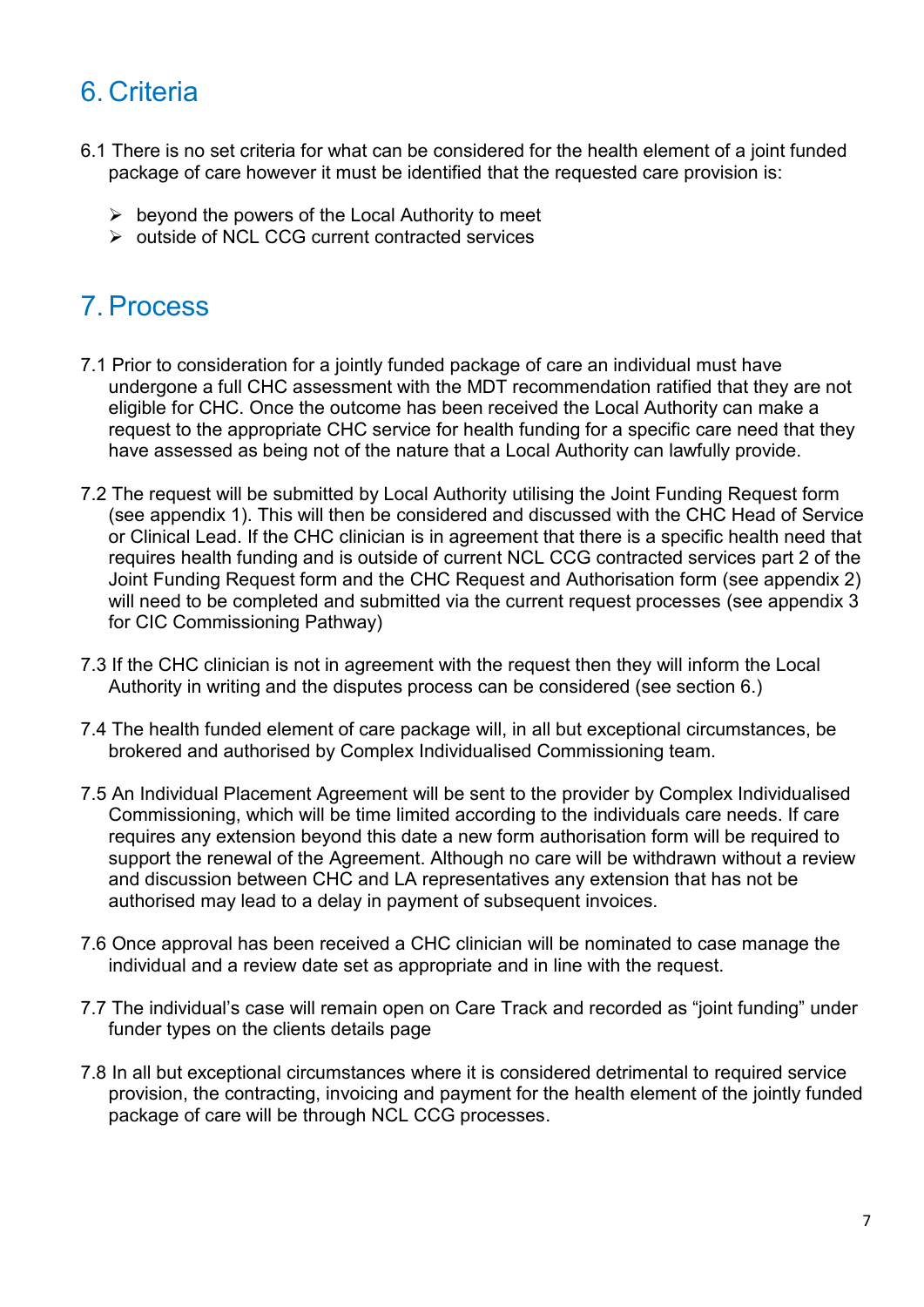#### Table 1 – joint funding request process



#### 8. Disputes

- 8.1 Any disputes around health agreement to fund any element of care provision will follow a similar process to that of the CHC eligibility with the same stages and timelines (see appendix 4 for policy) and summarised in Table 2 below.
- 8.2 At the first opportunity the LA will submit a formal record of dispute to the CCG via local CHC generic inboxes. The Head of Service and LA service manager (or nominated senior individual) will formally meet to resolve the dispute, if possible. If unresolved a referral to stage 2 will be made.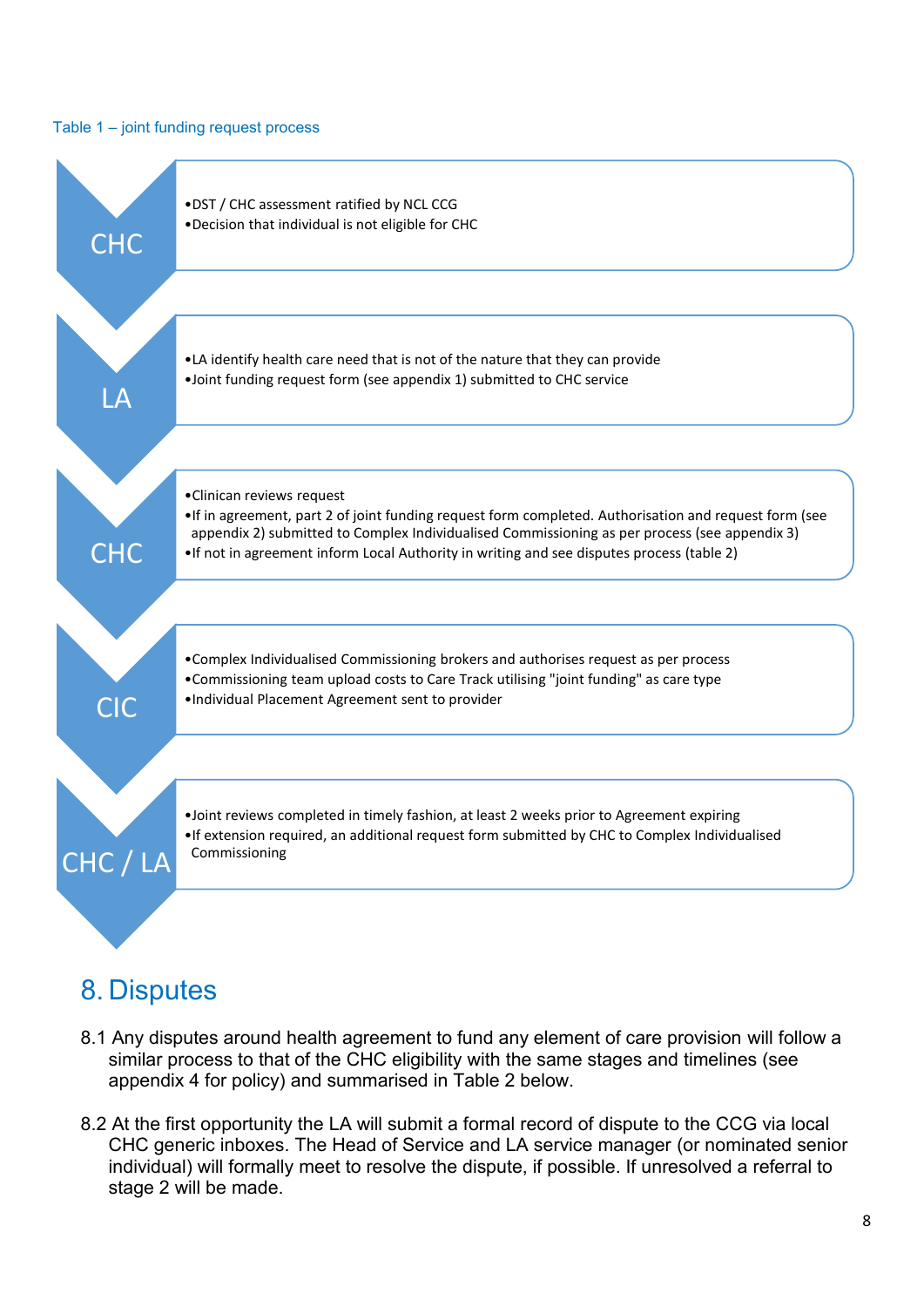- 8.3 Stage 2 will be a meeting between director level (of director nominate senior representatives) of both NCL CCG and LA who have had no previous involvement with the decision making. If unresolved at stage 2 a referral to stage 3 will be made.
- 8.4 Stage 3 will involve independent arbitration
- 8.5 At each respective stage throughout the dispute process any agreements made between both parties will be accepted by both statutory authorities and no further disputes raised in regards to this specific dispute.
- 8.6 The individual in receipt of the care package will continue to receive the appropriate care provision whilst the dispute process is completed. The current responsible statutory authority will continue to fund the required care provision until the dispute is resolved
- 8.7 If an agreement is made where one party is funding care which should have been funded by the other, a cross charge will be made to recover the cost of the specific care provision.

| Joint funding<br>request | • Request for joint funding submitted by LA<br>• Request declined                                                                                                                                        |
|--------------------------|----------------------------------------------------------------------------------------------------------------------------------------------------------------------------------------------------------|
| Stage 1                  | • Within 3 days of notification LA submit formal record of dispute of decision to CHC<br>• Stage 1 dispute meeting between Head of Service and LA Service manager within 5 days of<br>receipt of dispute |
| Stage 2                  | • If dispute remains, LA submit stage 2 dispute within 4 days of notification of stage 1<br>outcome<br>• Stage 2 meeting between directors level form LA and CCG, within 10 days of notification         |
| Stage 3                  | • If dispute remains, LA submit notification of stage 3 dispute within 5 days of notification of<br>stage 2 outcome<br>• Independent arbitration within 6 weeks of notification of dispute               |
|                          |                                                                                                                                                                                                          |

#### Table 2 – joint funding disputes process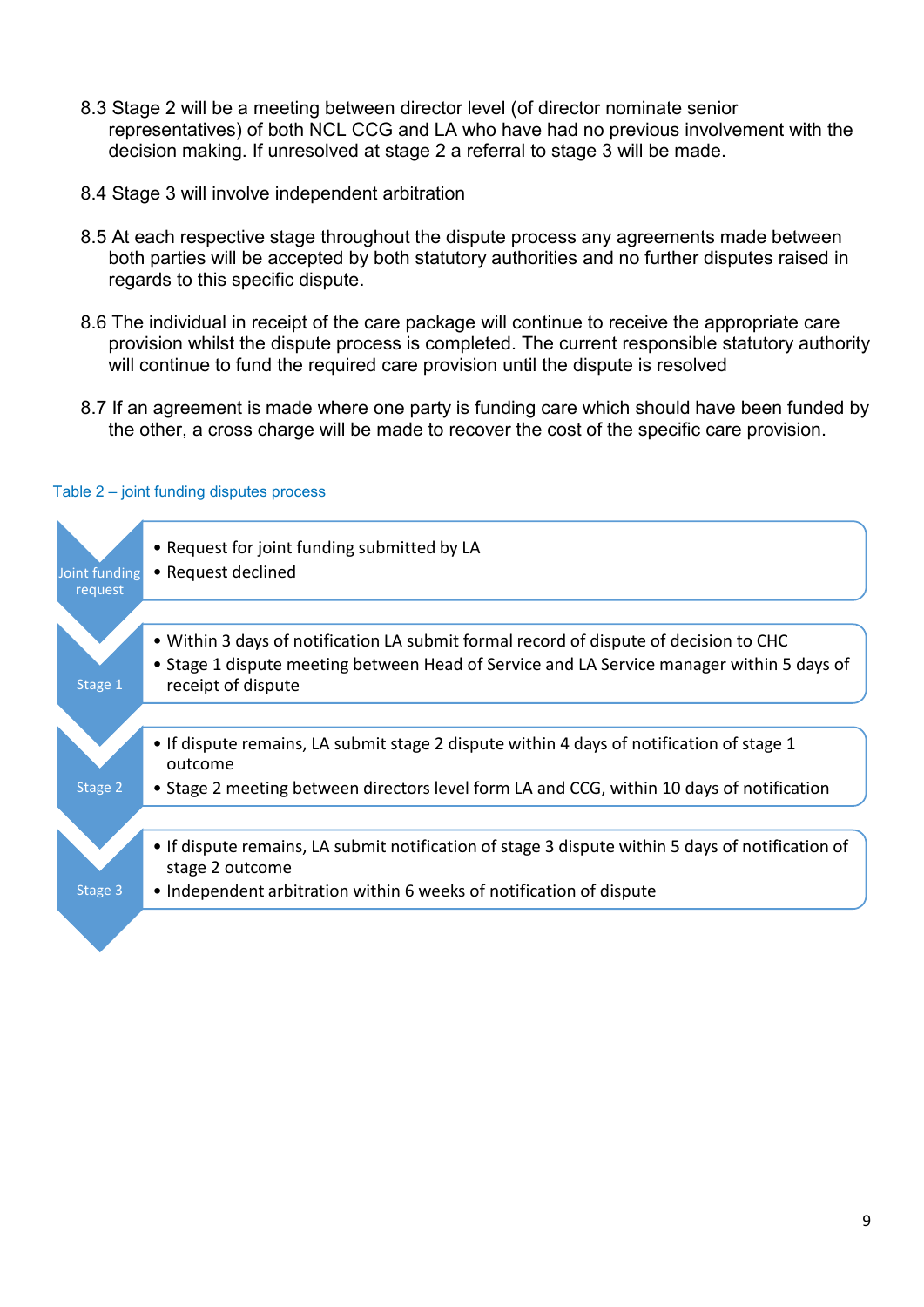# Appendix

1. Joint funding request form (Part 1 completed by LA / Part 2 completed by CHC)

| Part 1 – LA to complete    |                                                                                     |  |                                                                                              | Part 2 – CHC to complete |  |
|----------------------------|-------------------------------------------------------------------------------------|--|----------------------------------------------------------------------------------------------|--------------------------|--|
|                            |                                                                                     |  |                                                                                              |                          |  |
| <b>CHC</b><br>assessment   | Date completed                                                                      |  | Date notified of<br>outcome                                                                  |                          |  |
| <b>Current</b>             |                                                                                     |  | Brief description of current care provision i.e. Nursing Home / Quantity of domiciliary care |                          |  |
| social care                |                                                                                     |  |                                                                                              |                          |  |
| package                    |                                                                                     |  |                                                                                              |                          |  |
| provision                  |                                                                                     |  |                                                                                              |                          |  |
| <b>Summary</b>             | Brief summary i.e. care need, input required, duration etc.                         |  |                                                                                              |                          |  |
| of                         |                                                                                     |  |                                                                                              |                          |  |
| requested<br>health        |                                                                                     |  |                                                                                              |                          |  |
| funded care                |                                                                                     |  |                                                                                              |                          |  |
|                            |                                                                                     |  |                                                                                              |                          |  |
| Explanation<br>for request | i.e. why the above is not of the nature that a Local Authority can lawfully provide |  |                                                                                              |                          |  |
| for health                 |                                                                                     |  |                                                                                              |                          |  |
| funding                    |                                                                                     |  |                                                                                              |                          |  |
| <b>Practitioner</b>        |                                                                                     |  | <b>Date</b>                                                                                  |                          |  |
| name                       |                                                                                     |  |                                                                                              |                          |  |
|                            |                                                                                     |  |                                                                                              |                          |  |
| Request<br>date            |                                                                                     |  | Date DST ratified                                                                            |                          |  |
| Summary                    |                                                                                     |  |                                                                                              |                          |  |
| of identified              |                                                                                     |  | Include why LA or generic NHS Commissioned services cannot provide for the care need         |                          |  |
| care need                  |                                                                                     |  |                                                                                              |                          |  |
|                            |                                                                                     |  |                                                                                              |                          |  |
|                            |                                                                                     |  |                                                                                              |                          |  |
| Alternative                | Have current generic commissioned service been approached?                          |  |                                                                                              |                          |  |
| options                    |                                                                                     |  |                                                                                              |                          |  |
| considered                 |                                                                                     |  |                                                                                              |                          |  |
|                            |                                                                                     |  |                                                                                              |                          |  |
|                            |                                                                                     |  |                                                                                              |                          |  |
| Hours /                    |                                                                                     |  | Number of weeks                                                                              |                          |  |
| care                       |                                                                                     |  | required                                                                                     |                          |  |
| requested                  |                                                                                     |  |                                                                                              |                          |  |
| <b>Review</b>              |                                                                                     |  |                                                                                              |                          |  |
| action plan                |                                                                                     |  |                                                                                              |                          |  |
| Clinician                  |                                                                                     |  |                                                                                              |                          |  |
| <b>Name</b>                |                                                                                     |  | <b>Designation</b>                                                                           |                          |  |
|                            |                                                                                     |  |                                                                                              |                          |  |

#### **Joint funding request form**